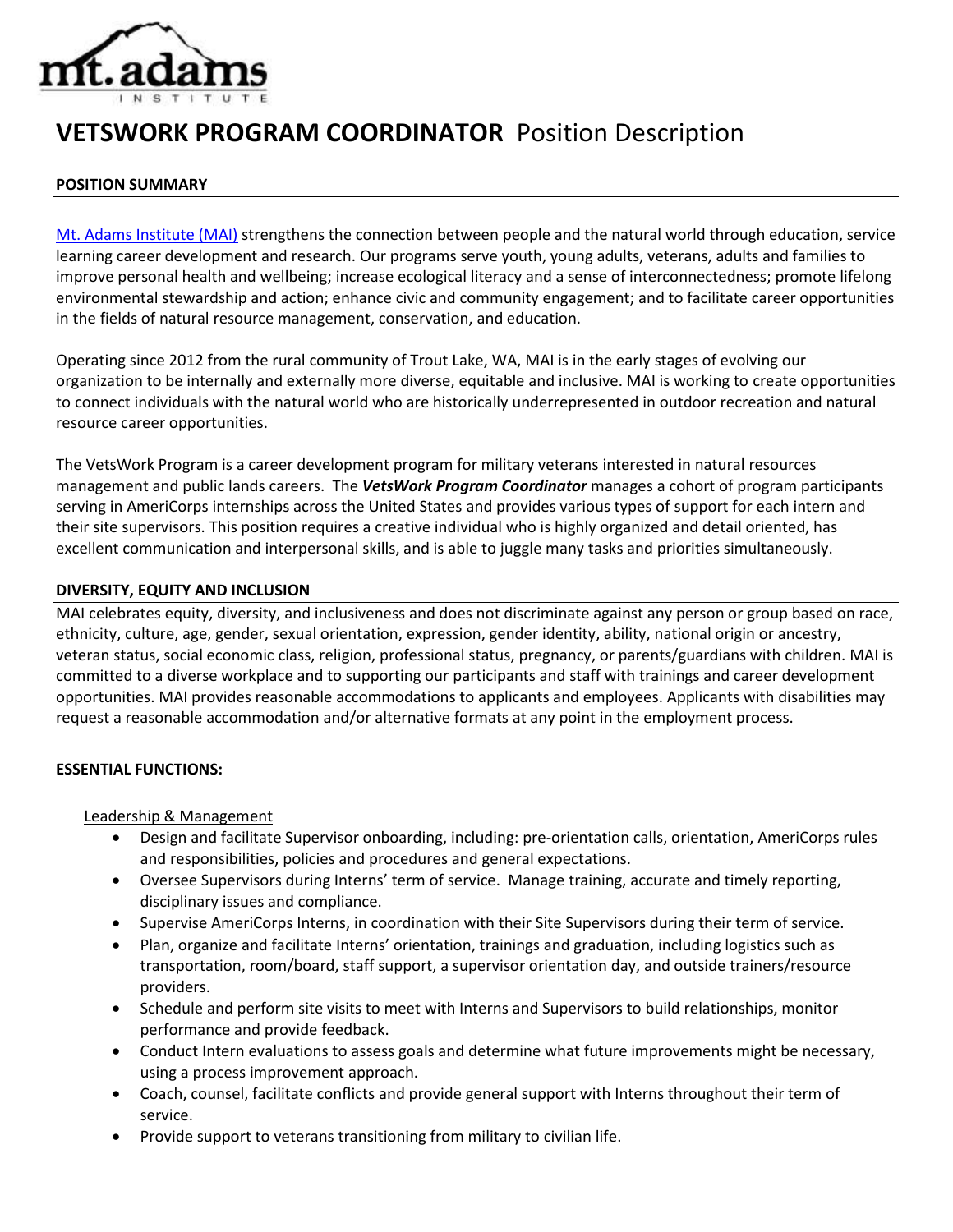## Communication & Outreach

- Assist with the outreach, recruitment and selection of Partnering Organizations (Forest Service, Fish & Wildlife Service, environmental nonprofits, etc).
- Develop position descriptions with Partnering Organizations and coordinate outreach efforts.
- Build and sustain professional relationships with Partnering Organizations and Site Supervisors.
- Share program stories and information with MAI Outreach Coordinator for website, blog, and Facebook.

# Systems & Tracking

- Monitor sites for quality and safety in adherence to Mt. Adams Institute and AmeriCorps standards.
- Maintain, track and update program and Interns' paperwork, forms and all required records; provide written and oral reports.
- Document, track, monitor and complete of all necessary AmeriCorps grant requirements and reports.
- Assist with tracking program budget expenses and revenue.
- Schedule and perform site visits to meet with VetsWork AmeriCorps Interns and Supervisors to monitor their performance and provide feedback.
- Coordinate the submission and collection of evaluation tools, including site reports, Intern & Supervisor surveys.
- Responsible for ensuring AmeriCorps payroll information is complete and all updates/changes are reported in a timely fashion.
- Responsible for enrolling, tracking and certifying hours for Apprenticeship program.
- Assist with the review of AmeriCorps policies, procedures, and handbooks.
- Ensure all Intern files meet grant compliance for the program year and exit process.

## Other Duties

- Maintain a working knowledge of significant developments and trends in the field.
- Work closely with other MAI program staff to ensure consistency as well as collaborate on program development.
- Attend annual AmeriCorps conferences.
- Facilitate positive public relations and Mt. Adams Institute/VetsWork/AmeriCorps publicity.
- Other duties as assigned

## **KNOWLEDGE, SKILLS & ABILITIES**

- Strong project or program management skills and experience.
- Possess strong written and verbal skills with a demonstrated capacity to coordinate programs and build partnerships.
- **•** Strong communication and interpersonal skills
- Ability to effectively manage multiple projects and prioritize tasks.
- Ability to work independently and in a team setting.
- Demonstrated ability to utilize technology to communicate and build relationships.
- Working knowledge of computers, AV equipment and wireless devices
- Proficient in Windows programs: Word, Excel, PowerPoint; Google Apps.
- Ability to work flexible hours.

## **EDUCATION AND EXPERIENCE**

- At least *three years* of progressively responsible management expertise in a related field.
- A bachelor's degree in related field, **OR** any combination of experience and education that provides the necessary skills, knowledge and ability to perform the tasks associated with this role.

## **PREFERRED QUALIFICATIONS**

Prior experience with AmeriCorps, military, service learning, education and/or public lands agencies.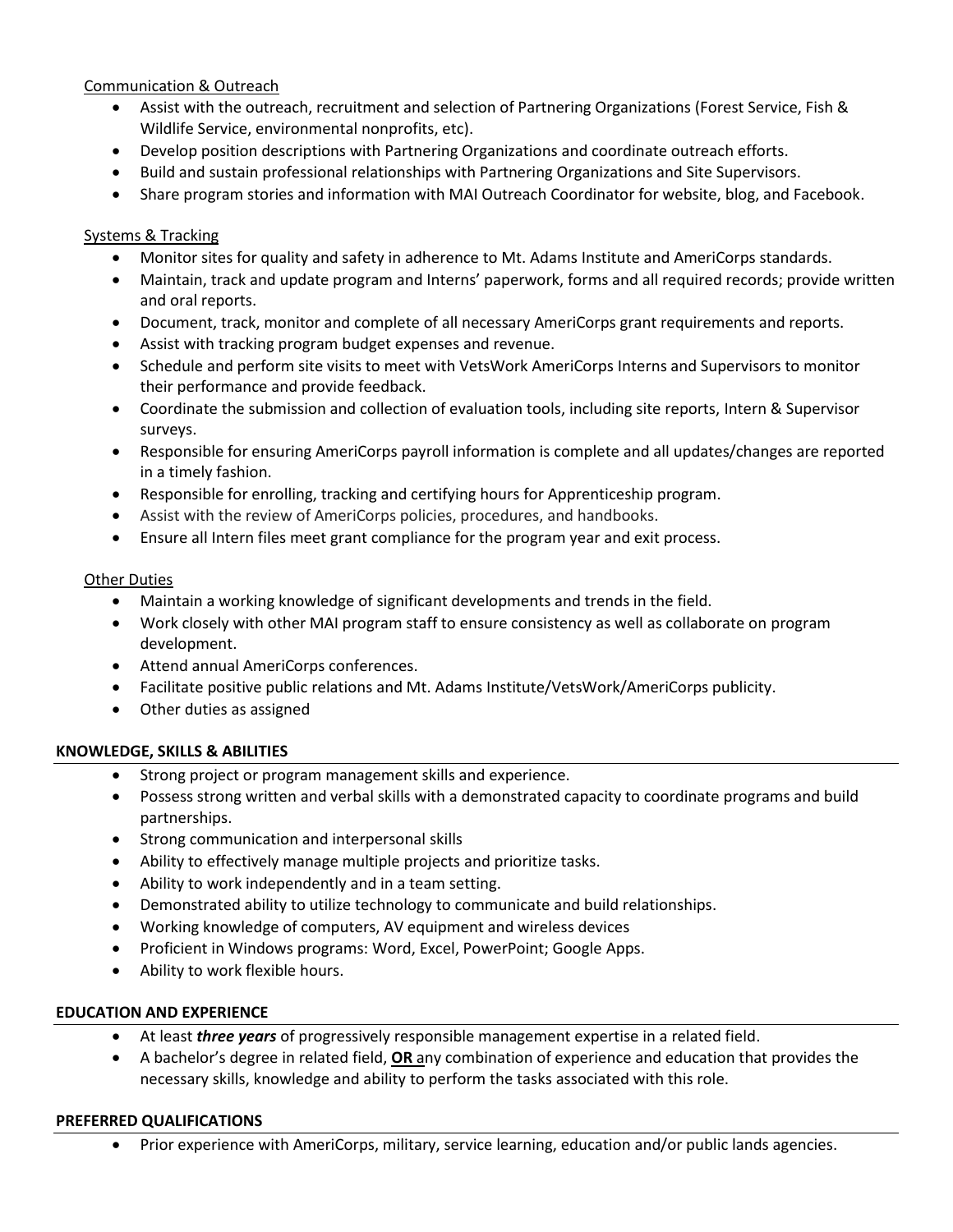- Knowledge of principles and practices of program development related to racial equity, diversity and inclusion.
- Prior experience working in the conservation field, especially in rural communities
- Prior experience supervising and managing people.
- Demonstrated ability to organize and implement professional and skill based training programs.
- Demonstrated excellence in building and maintaining strong interpersonal relationships with staff, Interns and partners.
- People of color and military veterans are encouraged to apply.

#### **WORKING CONDITIONS**

- Hybrid work environment may be in a variety of settings, including the outdoors or office environments, primarily working between home and a shared office in **Trout Lake, WA**.
- Rural setting where activities and driving will have exposure to extreme weather and temperatures.
- Work will involve a minimum of 8-10 weeks of overnight travel throughout the United States. Travel includes Intern orientations, site visits and professional development trainings. Travel may be limited due to COVID-19.

## **EMPLOYMENT REQUIREMENTS**

- **Criminal background check:** In order to protect the wellbeing of its employees, MAI finalists for a position must successfully complete a criminal records and fingerprint background check. **Criminal convictions do not necessarily preclude employment and will be considered on a case-by-case basis.** A background check will only be conducted if the candidate is selected as a finalist for the position. Human Resources will contact the candidate prior to the initiation of a background check.
- **Driving:** Clean driving record and will be required to produce:
	- o A valid driver's license
	- o 3-year driving abstract
	- $\circ$  Vehicle insurance that meets the following minimums: \$100,000 per occurrence for bodily injury per person in an accident; \$300,000 for all bodily injuries in an accident; and \$50,000 for property damage in an accident.

## **COMPENSATION & BENEFITS**

- Salary: \$47,500
- Full-time Fair Labor Standards Act (FLSA) Exempt position
- Medical Insurance (employee / employer share the cost)
- Simple IRA retirement plan with employer matching program
- Accrual of 16 hours per month Paid Time Off (PTO).
- Position qualifies for reimbursement of position related expenses such as travel, communications and other miscellaneous items as approved by the Mt. Adams Institute Executive Director.
- Grant funded position contingent upon receipt of this funding on an annual basis.

## **TO APPLY**

- **Closing Date:** This recruitment will remain open until we fill the position. We reserve the right to make a hiring decision at any time, which is why it is in your best interest to submit materials as soon as possible. **We will review the first batch of applications May 26, 2022,** and will review additional applications each week until we fill the position.
- **Application Materials:**
	- o Resume